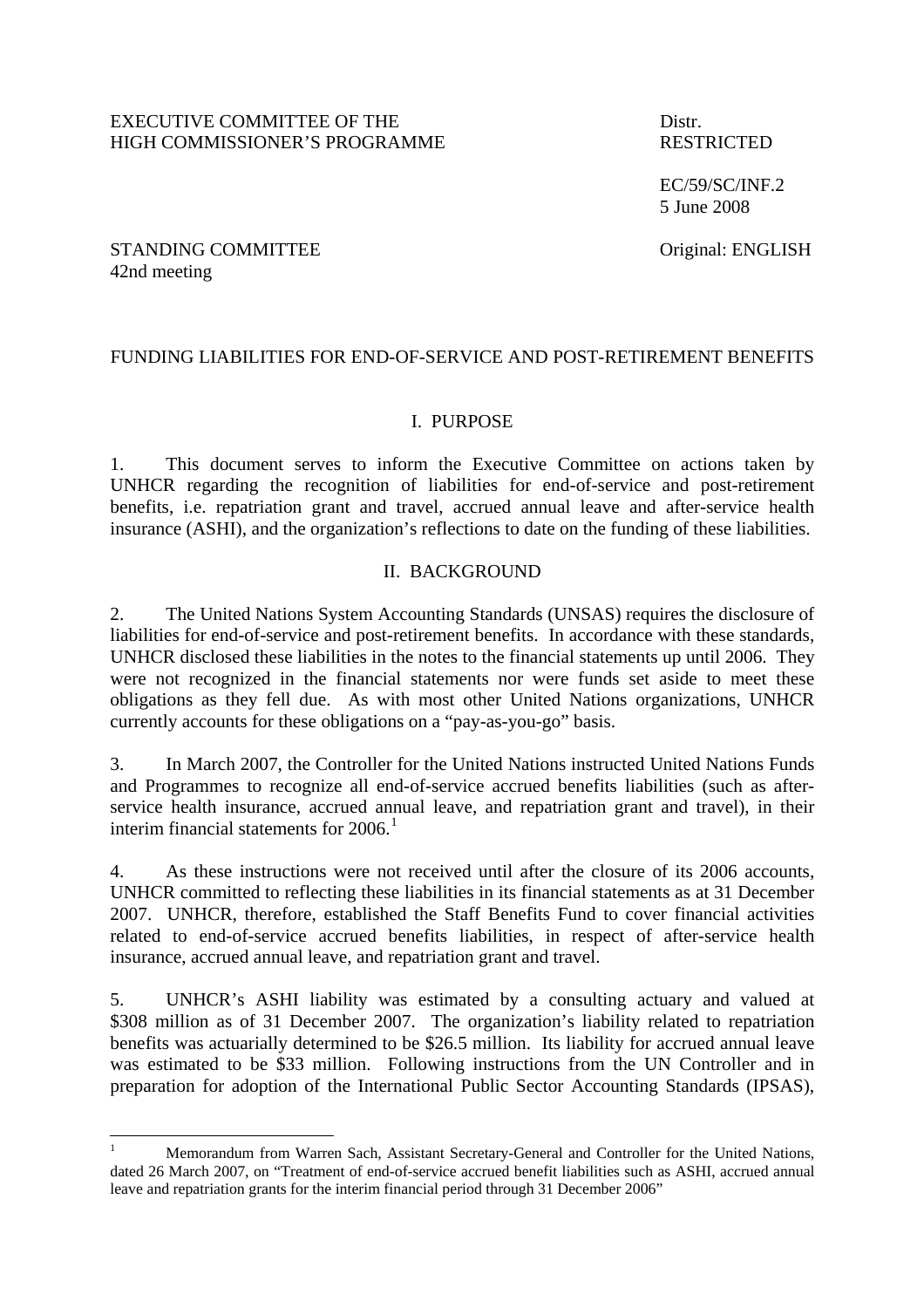$\overline{a}$ 

these liabilities were recognized in full, at \$367.5 million, in UNHCR's financial accounts for the first time in 2007. As these liabilities are wholly unfunded, a negative equity resulted under the Staff Benefits Fund.

### III. FUNDING EMPLOYEE BENEFIT LIABILITIES

6. The magnitude of these liabilities merits consideration of an appropriate funding policy to ensure that adequate funds are put aside on a systematic basis to meet the costs of future liabilities. Current demographic trends show an increasing population of retirees covered under ASHI, as well as increasing utilization of medical services and medical costs in general.

7. Also, under the current "pay-as-you-go" plan, payments towards these liabilities are met from resources available in the period during which the payments are made. Therefore, current resources are made to bear the costs incurred in earlier periods.

8. Since UNHCR derives its income almost solely from voluntary contributions and requires the totality of its reserves and fund balances to implement operations worldwide, it does not have the ability to appropriate any unearmarked fund balances for an initial funding of the Staff Benefits Fund.

9. UNHCR has looked at funding mechanisms being considered or already in use by other UN organizations.

### A. UNFPA

10. UNFPA's ASHI liability stood at \$61.6 million on 31 December 2005, the date of its latest published biennial assessment**[2](#page-1-0)** . The organization set aside \$12 million in January 2006 and another \$10 million in December 2006 to fund its ASHI liabilities. UNFPA proposes to fund the remaining amount progressively over a number of years, and estimates that a 4 per cent staff cost surcharge should effectively cover the annual increase in the liability.

### B. UNDP

11. UNDP's ASHI liability was \$406.9 million as at 31 December 2005. Since the 2000- 2001 biennium, UNDP has made accounting accruals of \$54 million per biennium, and \$27 million in 2006, accounted for as Other Expenditure<sup>[3](#page-1-1)</sup>. These accruals total \$189 million and are in addition to annual ASHI premium costs, which are included in the biennial support budget. The ASHI reserve has been invested separately and is disclosed in the UNDP financial statements. UNDP's unfunded liability as at 31 December 2006 was \$217.9 million.

<span id="page-1-0"></span><sup>2</sup> In its report "United Nations Population Fund Estimates for the Biennial Support Budget for 2008- 2009, Report of the Advisory Committee on Administrative and Budgetary Questions", DP/FPA/2008/2 dated 26 December 2007

<span id="page-1-1"></span><sup>3</sup> In its report "UNDP and UNIFEM Estimates for the biennial support budget, 2008-2009, Report of the Advisory Committee on Administrative and Budgetary Questions", DP/2008/5 dated 7 January 2008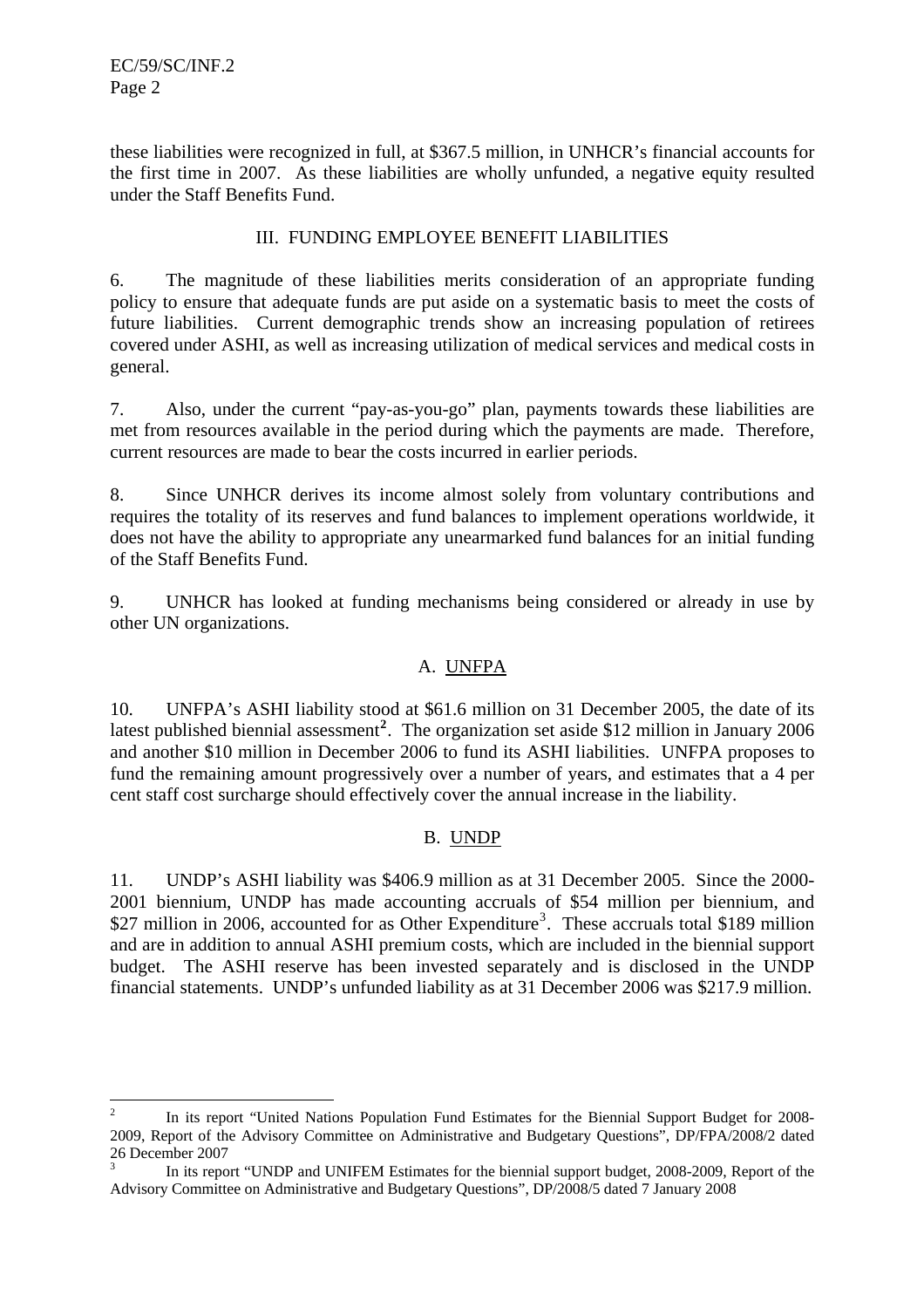EC/59/SC/INF.2 Page 3

#### C. UNICEF

12. As at 31 December 2005, UNICEF's accrued ASHI liability amounted to \$292.4 million. UNICEF started funding its ASHI reserve in 2003, with an initial contribution of \$ 30 million. It continued to allocate \$ 10 million per year during the period 2004 to 2006, and infused an additional \$ 30 million for  $2007<sup>4</sup>$  $2007<sup>4</sup>$  $2007<sup>4</sup>$ . It plans to set aside further \$ 10 million per year from 2008 to 2010.

13. UNICEF started to fund separation benefits in 2006, with an initial allocation of  $$10$  million<sup>[5](#page-2-1)</sup>. It planned to build up the Separation Fund by monthly charges to Payroll, i.e. 6 per cent charge on net salary plus post adjustment for international Professionals, 6 per cent charge on net base salary for Headquarters General Service staff, and 3.5 per cent on General Service staff salaries in Field Offices.

#### D. UNESCO

14. UNESCO plans to follow the same approach as the United Nations to address the situation of unfunded end-of-service and post-retirement benefit liabilities<sup>[6](#page-2-2)</sup>.

#### E. WIPO

15. In its revised budget for the biennium 2006-2007, WIPO introduced a provision of 6 per cent of biennial staff expenditure (CHF 16 million) to progressively cover the long-term liabilities of the organization for separation from service and  $\text{ASHI}^7$  $\text{ASHI}^7$ .

#### F. WFP

16. As at 31 December 2006, WFP estimated its main employee benefit liabilities at \$173.3 million<sup>[8](#page-2-4)</sup>. Seventy two per cent of the after-service medical coverage, separation payments scheme, and compensation plan reserve fund were funded as at the same date. The other employee benefits, i.e. repatriation grants, repatriation travel and removal costs, and accrued annual leave were all unfunded.

17. Among the alternatives considered by WFP to fund the liabilities are: a phased approach; full funding through direct donor contributions; and/or the use of other funds and reserves.

<span id="page-2-0"></span><sup>4</sup> The document "Medium-term strategic plan: planned financial estimates for the period 2007-2010", E/ICEF/2007/AB/L.4 dated 25 July 2007 refers

<sup>5</sup> The document "Biennial support budget for 2006-2007", E/ICEF/2006/AB/L.1 refers

<span id="page-2-2"></span><span id="page-2-1"></span><sup>6</sup> The document "Financial Report and Audited Financial Statements of UNESCO for the period ended 31 December 2005 and Report by the External Auditor, Unfunded liabilities for employee benefits", 175 EX/INF.8 dated 28 July 2006 refers.

<span id="page-2-3"></span><sup>7</sup> In the report during the 12<sup>th</sup> Session of its Program and Budget Committee on the revised budget for the 2006/2007 biennium, WO/PBC/12/2 dated 19 July 2007 refers

<span id="page-2-4"></span><sup>8</sup> the document "Fourth Progress Report on the Implementation of International Public Sector Accounting Standards", WFP/EB.A/2007/6-A/1 dated 27 April 2007 refers